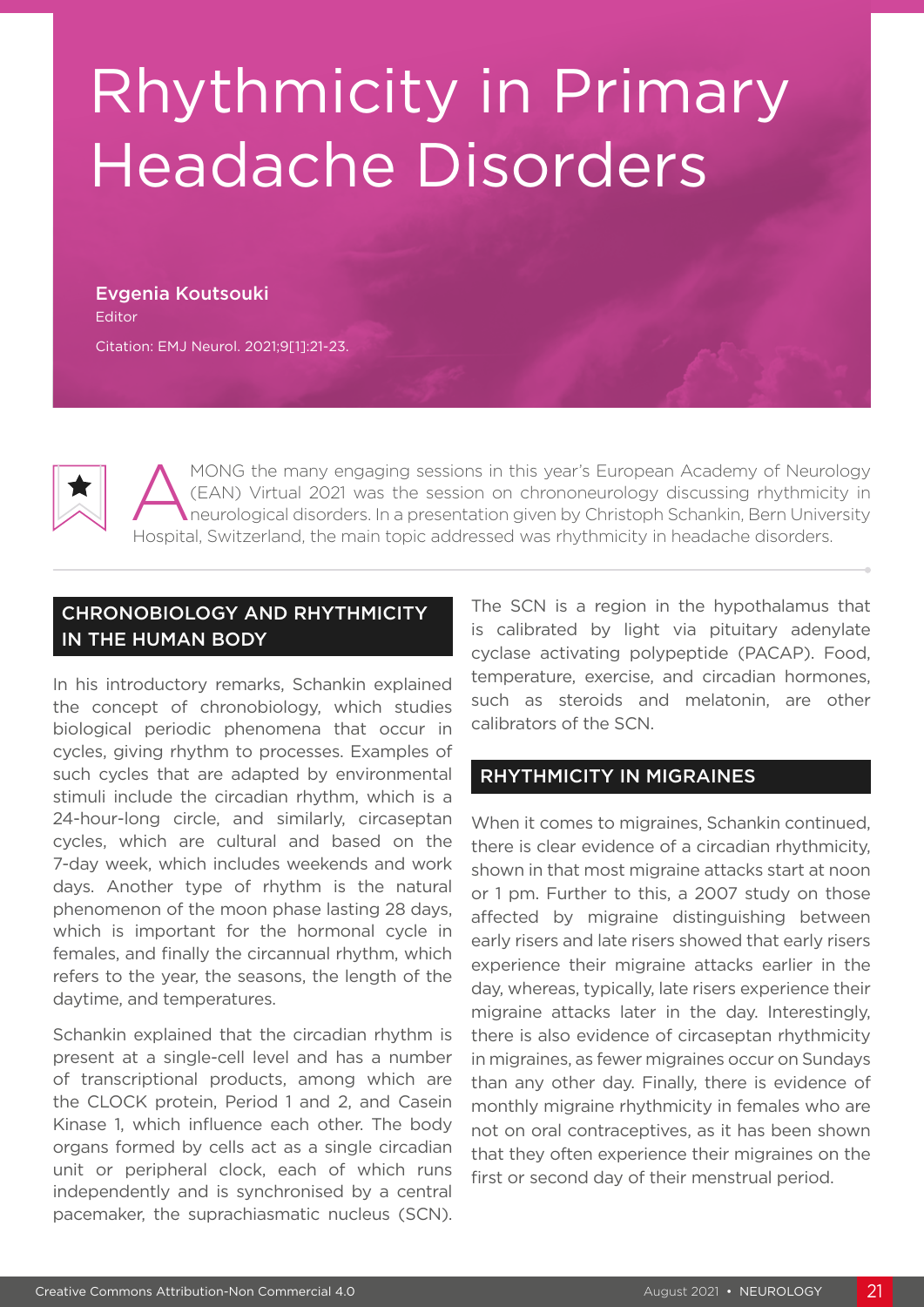## MIGRAINE TRIGGERS

When discussing the underlying causes for this rhythmicity, Schankin emphasised the importance of the premonitory (early) phase of the migraine attack, which can start hours to days before the main headache phase. The hypothalamus, cortical, and subcortical areas are key areas implicated in this phase, as are neurotransmitters and neuropeptides such as noradrenaline, orexins, and dopamine. Discussing a study in which migraine attacks were triggered in patients using nitroglycerine infusions, and scanning the brain during the premonitory phase, Schankin explained that hypothalamic activation was observed. According to Schankin, one working theory is that the hypothalamus suppresses trigeminal cervical complex activity and any information that comes from the meninges is suppressed by this hypothalamic activity and not perceived as head pain. During a migraine attack, it is believed that there is a dysfunction in this hypothalamic suppressive activity and, as a result, patients perceive signals from the meninges as head pain. Similar mechanisms are involved in response to sound, light, and gastrointestinal function.

Although little is known about the involvement of neurotransmitters, Schankin presented an animal study that has shown differential involvement of orexins A and B in the trigeminal transmission mechanism.

It is not well-known which molecules might be involved in the migraine attack mechanism at a cellular level; however, Schankin highlighted casein kinase as an important player. People that carry a mutated form of this protein experience an early sleep phase syndrome and this is cosegregated with migraine with aura. An animal study by Brennan in 2013 found that there was a lower threshold for triggering migraine attacks in animals that carry this mutation compared to wild-type animals.

#### RHYTHMICITY IN CLUSTER HEADACHES

The rhythmicity of cluster headache has been extensively studied and it has now been shown that the majority of cluster headaches happen at night (1 or 2 am). When performing statistical analyses of the chrono-distribution of attacks to

determine the oscillation period, a 2018 study found that the most prevalent oscillation period was the 24-hour period, followed by the 12-hour and 4.8-hour periods. Comparison of patients with episodic or chronic cluster headaches showed that these three periods were only present in patients with episodic cluster headaches, whereas the patients with chronic cluster headaches had a more diverse chrono-distribution of their headaches. In interpreting these results, Schankin explained that the group with chronic cluster headaches had a more disturbed chronobiology. In addition to this, cluster headaches appear to have a clear circannual rhythmicity. It is believed that cluster headaches occur in bouts when there are extremes in day length (summer and winter solstice). Other kinds of rhythmicities are observed in groups of patients who never get their cluster headaches in summer, or other patients who get their headaches on the winter or summer equinox.

## UNDERLYING CAUSES OF **RHYTHMICITY**

Studies have looked into whether the causes for this rhythmicity could be genetic. Studies looking at the *CLOCK* gene and its variants found an association between some variants and the incidence of cluster headaches. Orexins are another factor that has been studied; reduced levels of orexin A were found in cerebrospinal fluid in cluster headaches. The orexin receptor has also been studied. A study from Italy and another from Germany found strong correlations between a mutation in the receptor and cluster headaches; however, other studies have not shown such a correlation. Schankin commented that the receptor might play an important role, however, the geographical area as well as the genetic background of the patient might also play a part. Finally, studies have shown that the *PACAP* gene variant is more prevalent in individuals that suffer from cluster headaches compared to controls.

## THE ROLE OF SLEEP AND THE HYPOTHALAMUS

When it comes to studying the link between headache rhythmicity and sleep, Schankin explained that there seems to be a higher